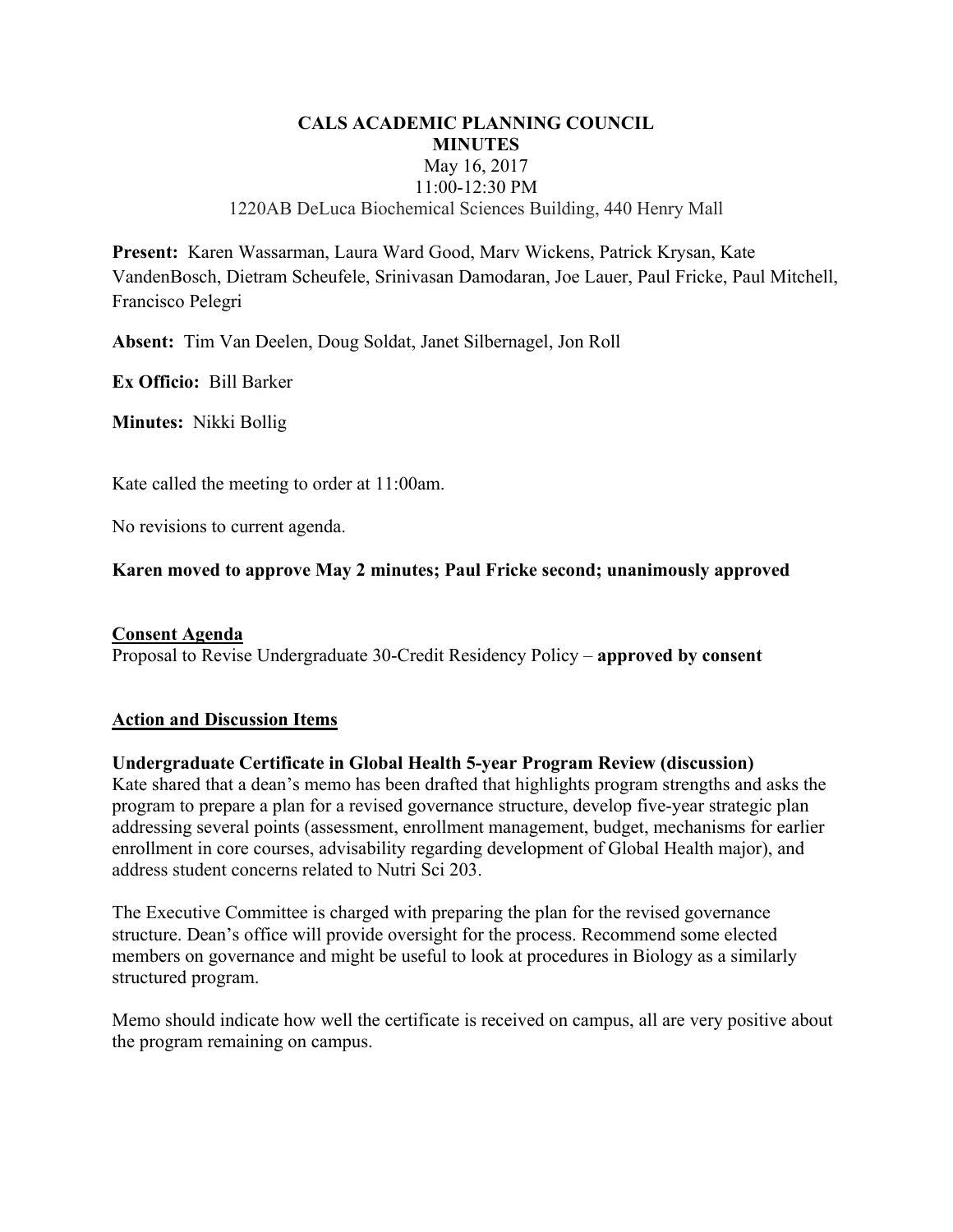**Karen moves that we accept the review as complete and endorse the recommendations in the memo of the dean as a distillation of the conversation; Paul Fricke second; unanimously approved** 

## **Agronomy 10-year Program Review (discussion)**

Discussion on positive aspects of the program and address concern that undergraduates are not well-prepared for graduate school. The department has already made a document with recommended courses and reinstated advising holds to require advising every semester. Department also supports conversations around collaborative undergraduate program. Draft dean's memo supports these discussions and recommends updating the graduate handbook and including the student services coordinator in curriculum committee meetings.

Discussion affirmed the variety of options to support graduate school preparation and suggested considering undergraduate and/or graduate student participation on the curriculum committees to further build community.

## **Francisco moves to accept the review as complete and endorses the recommendations in the draft dean's memo; Paul Fricke second; unanimously approved.**

# **Proposed CALS Policy on Review of Centers (second review)**

The Provost-mandated center review process includes annual reports and a review every fiveyears. The proposed process in CALS is similar to the VCRGE process with broader language since center activities are not only research-focused and to mirror the CALS program review process. Plan to review 3 per year (15 total), so all will be reviewed over a period of 5 years.

Creating a center requires an approval process, but these can be named Institute, Program, etc. The centers on the list do not have academic programs and therefore are not department-like. Centers arise for diverse reasons, e.g., ad hoc responses to legislature or federally designated funds.

Provost memo requires annual self-reports, which can be similar to reports already created for donors, etc. Centers that report at the college-level are already required to report annually on activities and highlights.

How hard is it to find faculty to serve on the review committees? Faculty tend to prioritize reviews as their service. Part of the process is to determine centers that are essential and central to the college mission.

Suggestion to get through all 15 in 5 years but then to require a review every 10 years instead. The first five years could help assess whether reviews are needed in 5 or 10 years.

**Paul Mitchell moves to approve the proposal with a friendly amendment to consider a 10 year cycle after completing the first round of reviews in five years; Laura second; unanimously approved**